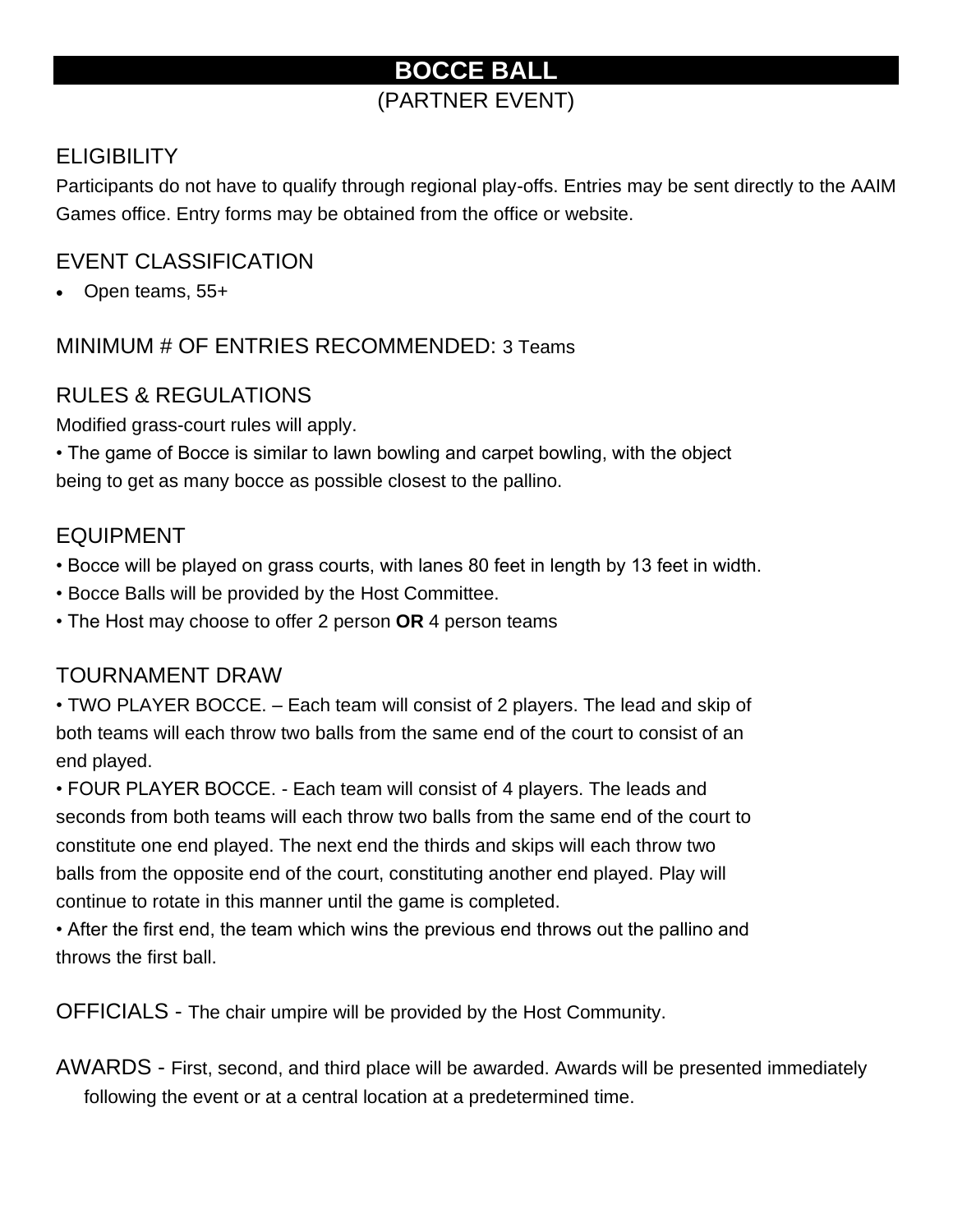#### THE BOCCE COURT: 1.

The sport of Bocce will be played on a grass court. The ground should be level and firm and the grass cut short. For best results use lime to mark the court.



Line A corresponds with the total length of the lane. This includes a ten-foot throwing zone at each end. Line B represents the playing zone. All play takes place within lines В.

#### 2. **REGULATIONS:**

- Players are not allowed beyond line "B" until all the bocce has been played. The a) referee is the only one allowed at the pallino end.
- b) The small ball (pallino) must cross the centre line "D".
- A coin is flipped to determine who throws first. The team winning the toss has C) the option of throwing first or last. The team, which throws first, has the choice of bocce.
- d) The team throwing the pallino has ONE attempt to place the pallino in the play area beyond the centre (line D). If this is not accomplished, the opposing team throws the pallino and the team, which threw the pallino first, throws the first ball. If the player from the second team also fails to place the pallino in the play area, the referee then centers the pallino at a point halfway between lines "B" and "D" at the opposite end. The team that first threw the pallino then throws the first ball.

#### 3. THE GAMES AND THE TEAMS:

- The object of the game is to get one's own boccia as close as possible to the a) pallino.
- The boccia may be either rolled (raffa) or lofted (volo) down the lane. The boccia b) is rolled or lofted underhand only.
- C) Nearest Ball: The first player on team A rolls or lofts the pallino and then rolls or lofts one bocce. The first player on the opposing team (team B) then takes his/her turn. He/she must get his/her bocce closer to the pallino than team A's bocce. If he/she fails with his/her two bocce then the next member of team B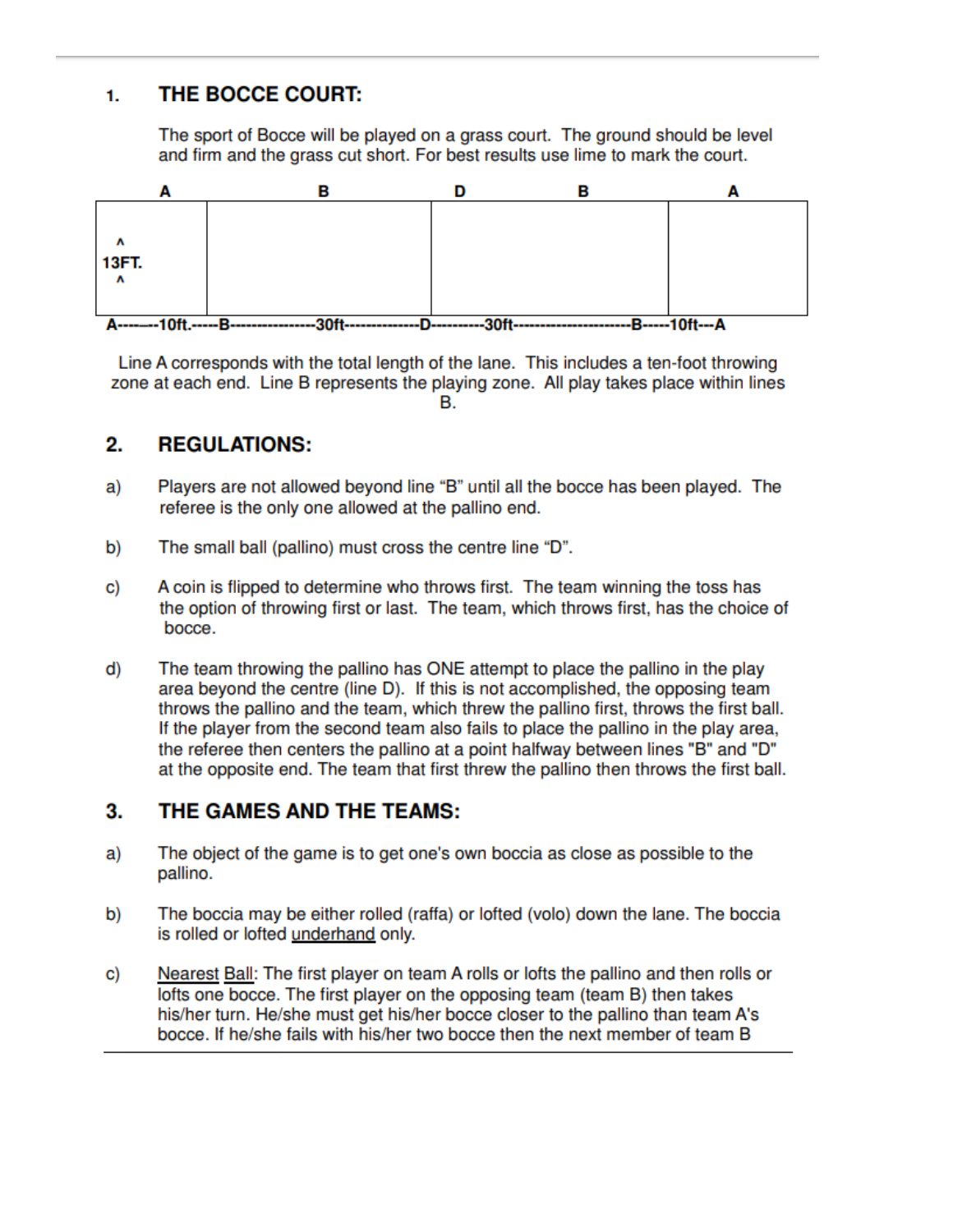tries. If team B is unable to get closer to the pallino than team A, then the remaining members of team A play their bocce. If a player from team B succeeds in getting his/her bocce closer to the pallino than team A's bocce, team A begins to play again. The play shifts from one team to the other depending upon whose bocce are closest to the pallino.

- d) Each team has a skip – a player who has the right to address the referee with regard to the game and to ask him to verify the position of the played bocce.
- Each player is allowed one minute to deliver one boccia. e)
- f) Each team is allowed one, two-minute time out per game. This can be done only when a player from the team requesting the time out is about to play.
- The substitution of players can only take place between games. g)

#### 4. **SCORING:**

- Both the 2 Player game and the 4 Player game will consist of ten ends. Total a) score declares the winner. A team achieving fifteen points prior to the completion of ten ends shall be declared the winner.
- When playing fours, the determination of the score for an end of play will be done b) by either the seconds or the thirds when the play is in their respective end of the court.
- C) Points are computed by assigning one point to each boccia closest to the pallino with respect to the opponent's bocce.

#### 5. THE PLAY AT POINT (PUNTO):

- The play at point consists of throwing one's boccia as close as possible to the a) pallino. If the player's foot, steps on line B, his boccia is removed immediately.
- b) It is not permissible to play another boccia before the previous boccia comes to a stop.
- C) If two opposing bocce are equidistant from the pallino at the conclusion of an end, a blank end is declared.

#### 6. **THROWING OF THE BOCCE:**

During the game, it is not permissible for the players to go beyond the throwing a) line (B) until both teams have finished playing.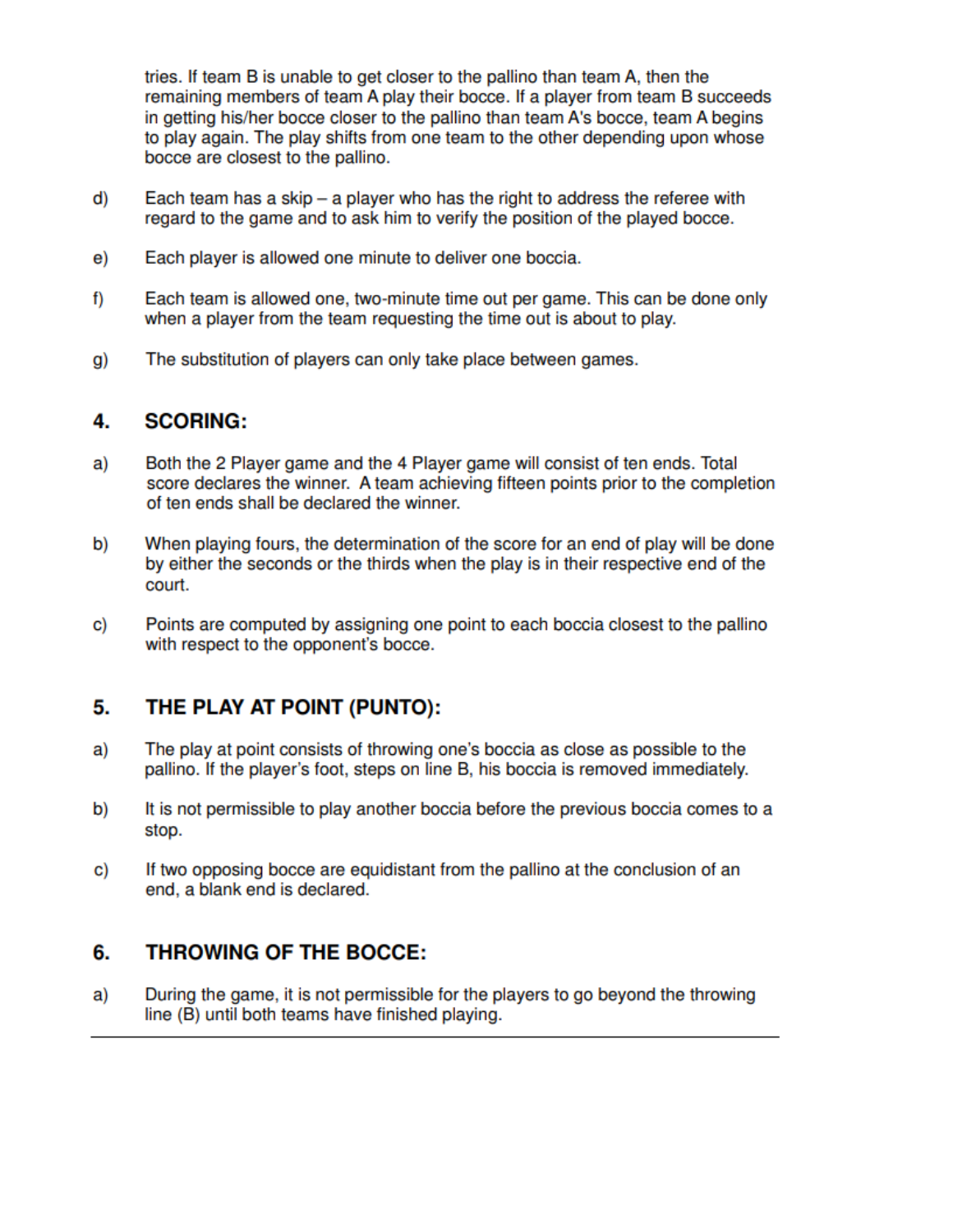- b) A player cannot go beyond line B if he still has bocce not yet played.
- Any bocce or pallino that exit a lane during regular play are considered to be no C) longer valid.
- d) All bocce are valid as soon as they are delivered across the near B line. There is no hog line.
- At the start of an end, if the pallino lands closer than one foot to the sideline or e) the far end, the referee then centres the pallino in the centre of the playing surface (recommend that the Host pre-marks this spot at each end prior to the start of the competition).
- If a player throws out of turn, the non-offending team will have the option of letting f) the throw stand, or, after repositioning any displaced balls, have the offending team re-throw in the correct order.

#### 7. **DEFINITIONS:**

| <b>PUNTO</b> point                        | <b>PALLINOsmall ball</b>     |
|-------------------------------------------|------------------------------|
| AT PUNTOin the attempt to get a point     | <b>BOCCIAlarge game ball</b> |
| <b>RAFFAthe roll (a form of delivery)</b> | <b>BOCCEplural of boccia</b> |
|                                           |                              |

#### 8. **ADDITIONAL COMMENTS:**

- If a pallino is knocked out of bounds, the team committing the error will be a) penalized two points. These two points will be awarded to the opposing team and the end will count as an end played.
- Thirds are responsible for the count at the completion of each end. No balls are b) allowed to be touched until opposing thirds agree to the score. If the thirds cannot agree, then the referee will make a decision.

#### 9. **COMPETITION FORMAT:**

At the Canada 55+ Games, a complete round robin will be played.

A win will count two (2) points.

A tie will count one (1) point.

A loss will count zero (0).